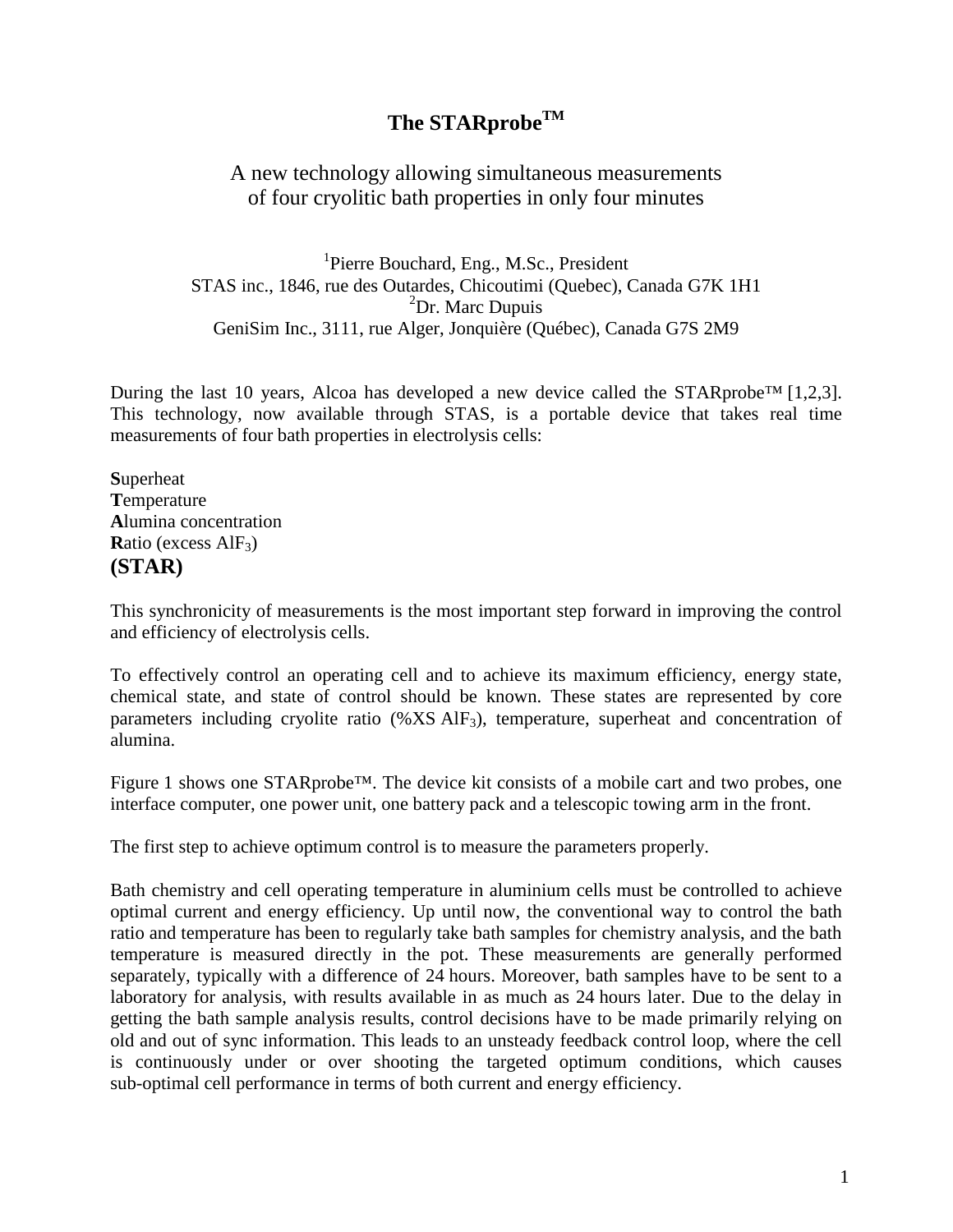

1- Cart 2- Reusable probe tip 3- Probe 4- Electronic probe head 5- Interface computer 6- Power unit 7- Battery pack 8- Telescopic towing arm

Figure 1: STARprobe<sup>TM</sup> device kit

In addition to drawbacks of the usual measurement methods, there is also lack of some key bath physicochemical information, such as bath superheat temperature that is critical to efficient operation. Some measurement methods have been a subject of study in the past decades. The commercially available measurement tool by Electronite, made it possible to utilize measured bath superheat for active pot control. Though it was a step forward from the traditional method, it never reached large scale application across aluminum smelters.

The new STARprobe<sup>TM</sup> provides accurate, inexpensive and perfect synchronicity of measurement of the four basic cell operating parameters.

#### **Principle of Operation**

The probe concept consists in making a Differential Thermal Analysis (DTA), which is a proven method [4], on a bath sample and a reference. The reusable probe tip (Figure 2) includes two high-precision type K thermocouples, dynamically paired for compatibility.



Figure 2: Reusable probe tip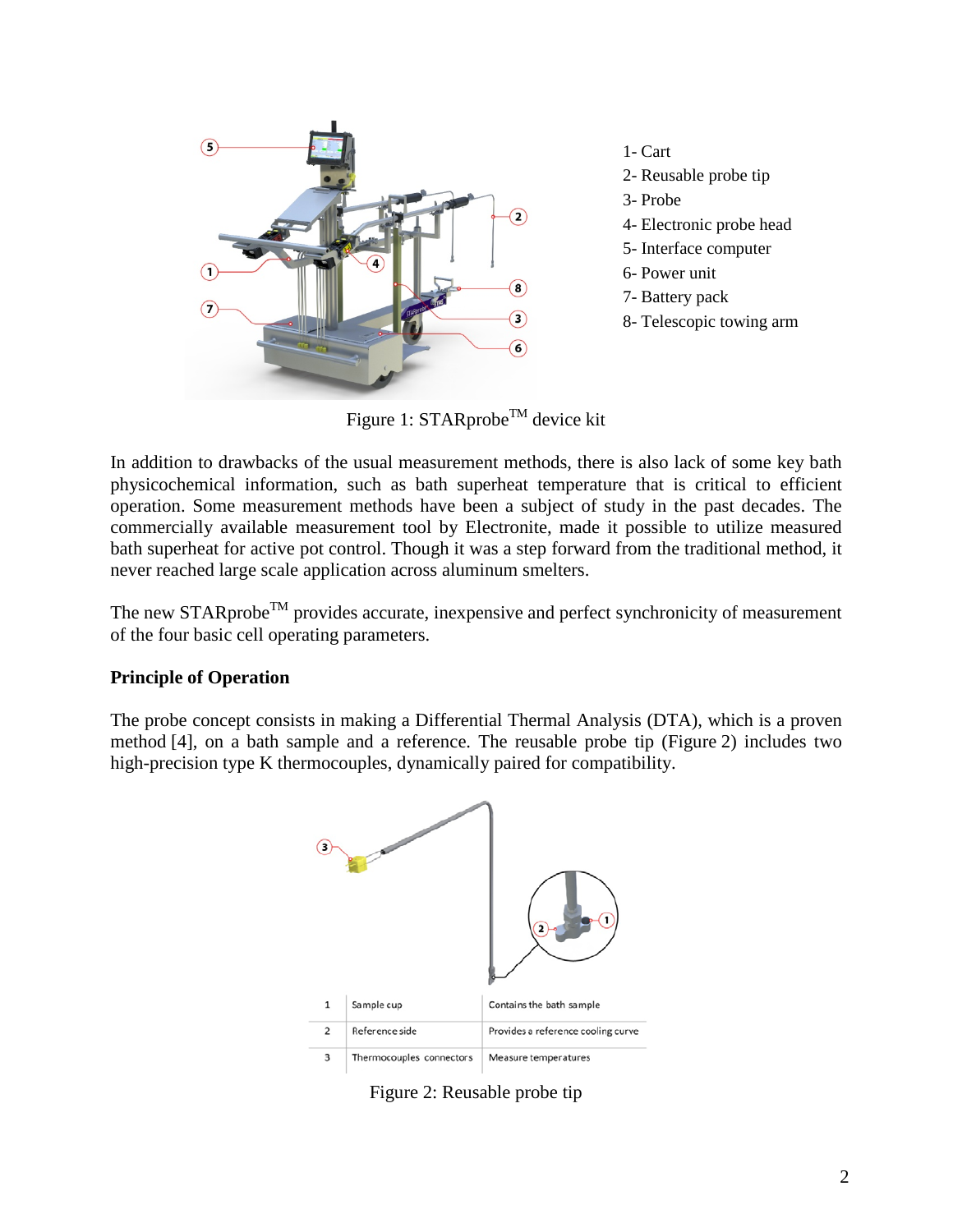The thermocouple on the right records the cooling rate of the bath sample, while the thermocouple on the left records the cooling rate of the reference.

Figure 3 presents a pair of DTA (Differential Thermal Analysis) curves obtained from a  $STARprobe<sup>TM</sup> measurement. The cooling rate of the bath sample is slower than the metallic mass$ of the probe for two reasons. The first and less significant reason is because of the difference of thermal diffusivity between the bath sample (liquid and solid) and the metallic mass of the probe, hence the initial separation of the two curves between 10 and 18 seconds. Second, at the bath sample liquidus temperature, cryolite starts to solidify, which slows the bath sample cooling rate down even further. At the cryolithe-alumina phase diagram bath eutectic temperature, the alumina starts to solidify as well. Finally, at a much lower temperature (at the cryolite-AlF<sub>3</sub> phase bath eutectic temperature), the excess  $\text{AIF}_3$  finally solidifies [5].



Figure 3: Recorded cooling rate of bath sample and the metallic mass of the probe, which act as reference temperatures in the DTA

The difference of temperature between the two curves is computed and presented on a second graph (Figure 4). In this case, the sample temperature is selected as an X coordinate. The shape of that curve is independent of the cooling rate, so the bath sample analysis results will not be affected by fluctuation of the ambient conditions [1]. In fact, the shape of the curve depends only on two things, the design of the probe tip and the composition of the bath sample. This means that for a given probe tip design, the shape of the curve uniquely depends on the composition of the bath sample. This is the reason Alcoa was able to come up with a correlation algorithm that could identify the bath composition from the shape of each curve measured. The high temperature maximum is due to the solidification of the cryolite, while the low temperature maximum is mainly due to the solidification of the excess  $\text{AIF}_3$ . The more  $\text{AIF}_3$  in the collected bath sample, the less intense the high temperature peak will be and the more intense the low temperature peak [5].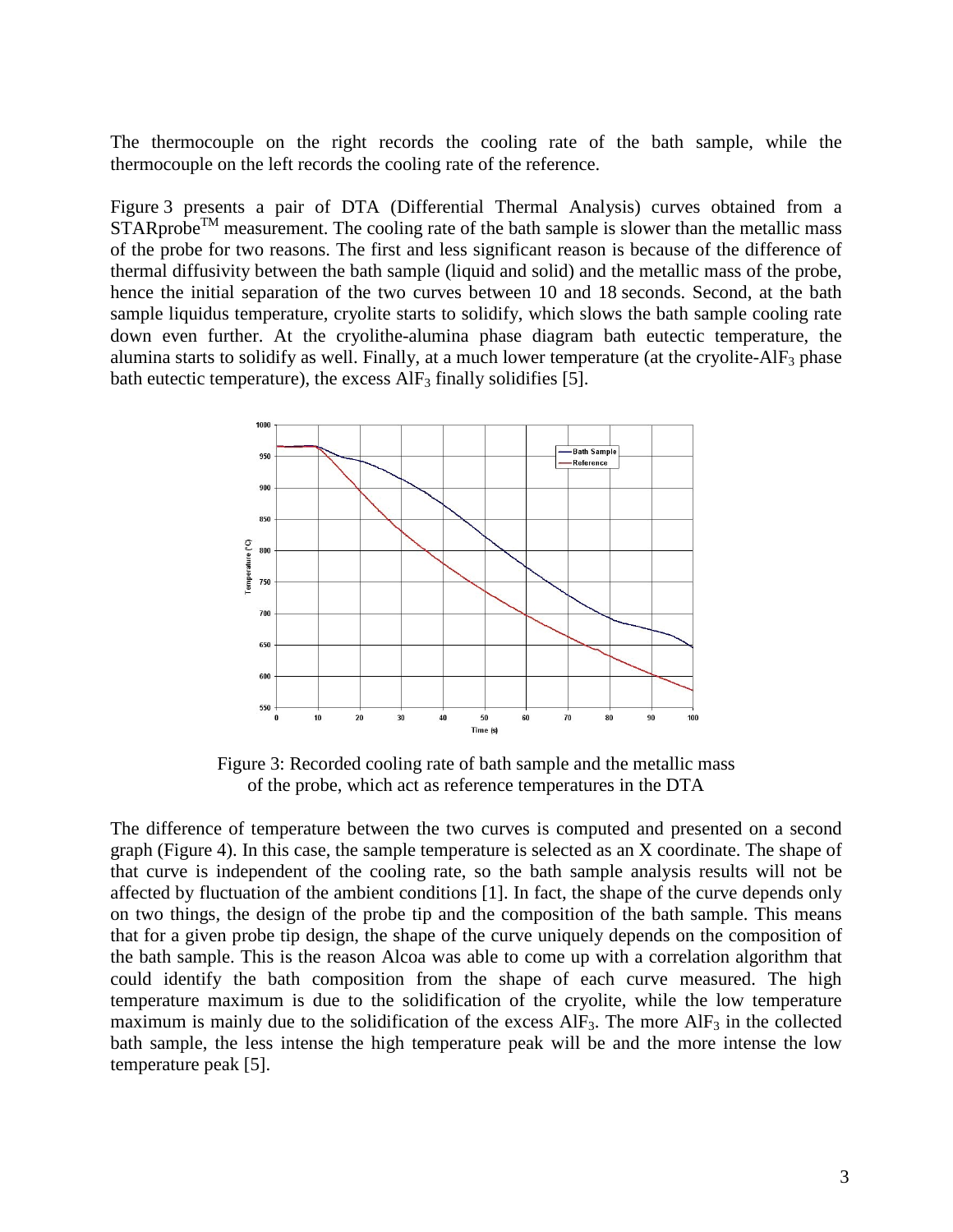

Figure 4: Differential temperature curve and one possible way to perform the DTA analysis

#### **How it is used in the potroom**

The reusable, consumable probe tip can take around 100 measurements. It is connected to the probe head through a probe lance, as seen in Figure 5. An operator can use two of those assemblies to measure cells simultaneously. That way, a trained operator can obtain an average time of just under 4 minutes per measurement. Each measurement is done in three steps:

- 1- insertion of probe into molten bath to equilibrate with bath temperature in the pot cell;
- 2- removal of probe tip from bath, and cooling of probe tip;
- 3- analysis of cooling curve by  $STARprob<sup>TM</sup>$  and recording of results.



Figure 5: Probe assembly

The probe head includes a very high-resolution electronic thermocouple reader that reads the thermocouples and transmits data via Wi-Fi to the tablet PC running the STARprobe<sup>TM</sup> application. One tablet PC can simultaneously process the data from the two probe heads. After a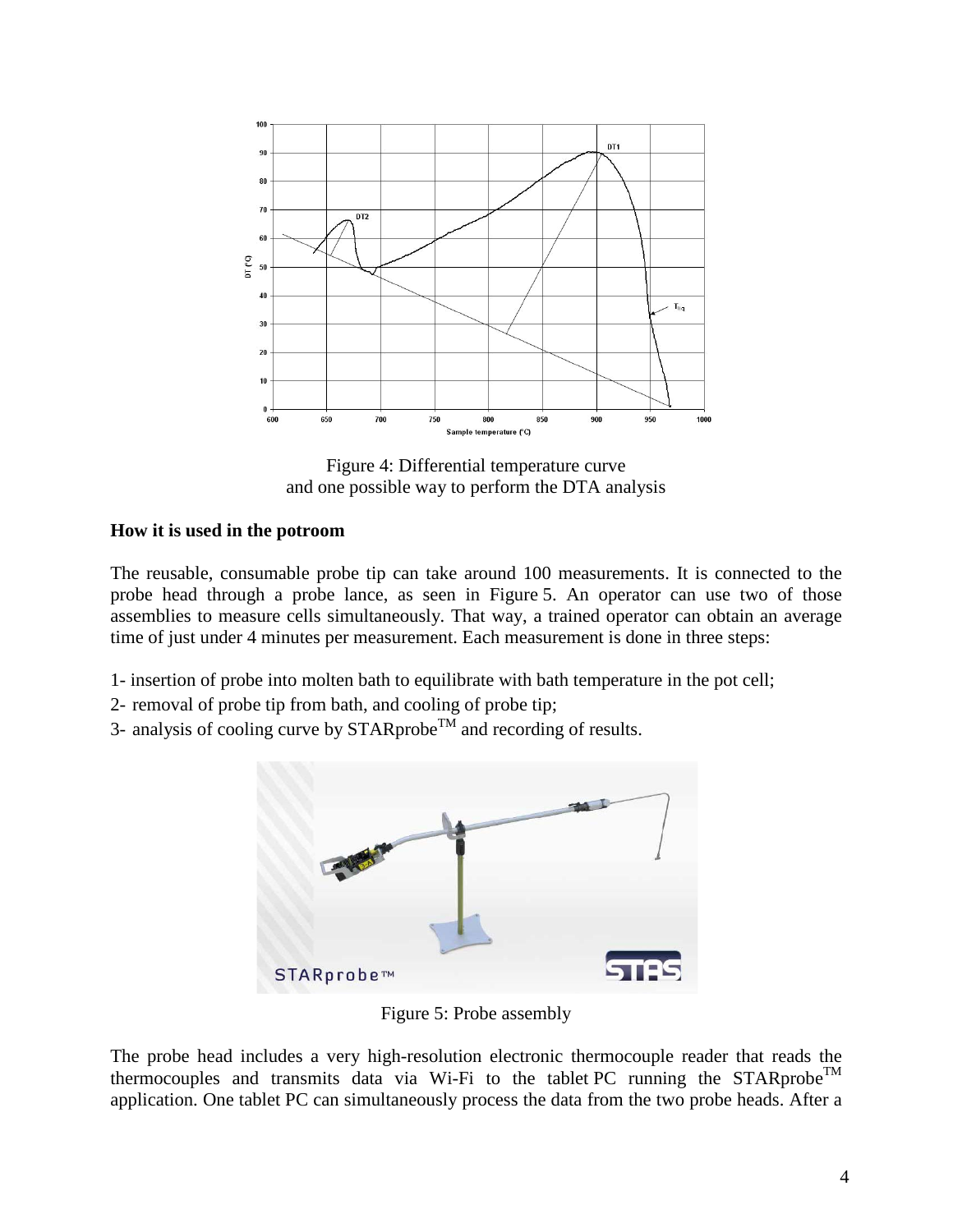few seconds, the results are displayed on the tablet screen (left side of Figure 6), stored in a file on the tablet and can be transmitted automatically to the plant database and/or to the pot control system.

| STARprobe v3.45.00                                      |                                    |                                            | a                 |
|---------------------------------------------------------|------------------------------------|--------------------------------------------|-------------------|
| Probe 2A<br><b>Analysis Results</b>                     |                                    | <b>Probe 2B</b><br><b>STAR Measurement</b> |                   |
| Date/Time:<br>Line $#$ /Pot $#$ :                       | 2012/06/12 11:36:30.734<br>1B/B001 | Pot $#$ :                                  | A001              |
| <b>Bath Ratio:</b><br><b>Excess Eluoride:</b>           | 1.19<br>8.65                       | <b>Bath Temperature:</b>                   | 981               |
| Ore Content (%):<br><b>Bath Temp:</b>                   | 3.22<br>981.14                     | Reference<br>Temperature:                  | 982               |
| <b>Bath Superheat:</b><br><b>Analysis Status:</b>       | 19.04<br>Valid                     | <b>Heating Time:</b>                       | 00:27             |
| OK<br>Change Pot#                                       |                                    | Cancel                                     |                   |
| <b>Probe Is Reheating</b>                               |                                    | Probe is Heating                           |                   |
| <b>Offline</b><br>Reheating<br>Simulator<br>Files: 1    | N001                               | <b>Offline</b><br>Heating<br>Simulator     | N000<br>Batt: 34% |
| <b><i>P<sub>i</sub></i></b> start<br>STARprobe v3.45.00 | EN                                 | <b>○□ % P 4 % IIII</b> 11:38 AM            |                   |

Figure 6:  $STARprobe^{TM}$  application displaying the results

### Potential of process control improvement using the STARprobe<sup>TM</sup>

In most plants, the way to control the bath ratio and the temperature is usually to take bath samples regularly and to measure the bath temperature. Most of the time, bath sampling is not synchronized with bath temperature measurement. In any case, due to the delay in getting the bath sample analyzed, the cell controller typically never receives new temperature and ratio data at the same time. This lack of synchronicity between the bath ratio and bath temperature data and the lag in getting the ratio data is totally eliminated by using the STARprobe™ to measure both parameters at the same time and by immediately transmitting the results to the database and to the pot control system via Wi-Fi.

Furthermore, a typical bath ratio control logic uses the data for both the bath temperature and bath ratio in order to control the bath ratio by adjusting the amount of  $\text{AIF}_3$  added to the cell, assuming a given and constant cell superheat. As presented in [7], any inconsistencies between the target bath ratio and the target bath temperature can create instabilities in the feedback control loop.

Since the STARprobe<sup>TM</sup> also measures the bath superheat, the bath ratio control and the bath temperature control – or rather the bath superheat control – can be decoupled. The bath ratio can be controlled by adjusting the amount of  $\text{AIF}_3$  and the bath superheat by adjusting the target cell pseudo-resistance independently [8].

Improvements have already been achieved in more than 10 of Alcoa's plants in terms of process control. In parallel with the development of the STARprobe™, Alcoa has developed a new cell controller called QLC which takes full advantage of its STARprobe™ bath properties